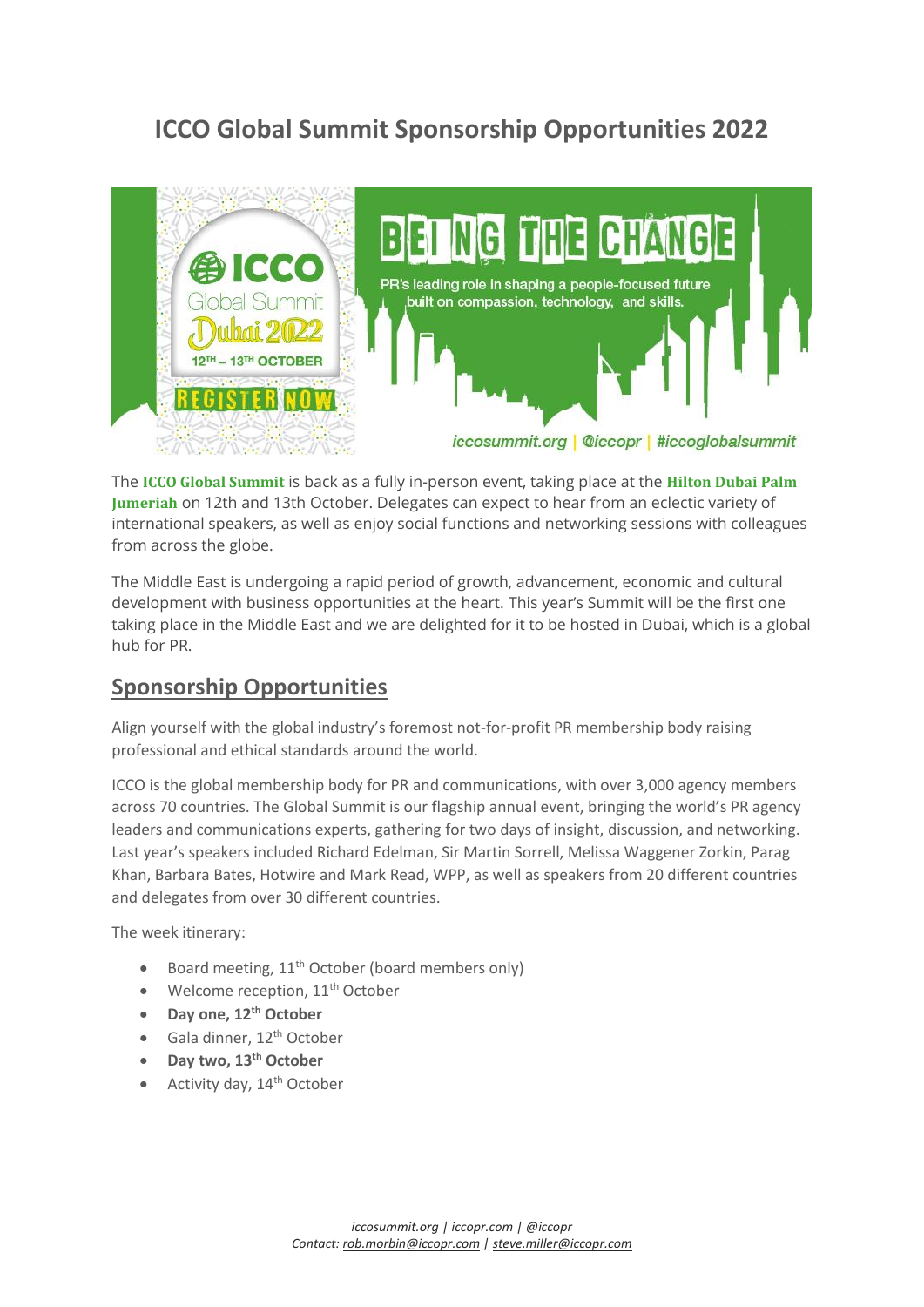# **Headline Sponsor - €20,000 (exclusive)**

#### **1. Branding as headline sponsor in all locations:**

- o Two days face to face conference– stage, signage, and networking area
- o Conference programme (whole page)
- o Name badges / lanyards
- o All newsletter promotions
- o All digital marketing graphics and assets
- o All social media channels in the build up to conference, during and afterwards
- o Virtual platform for virtual attendees
- o Singapore face to face event
- o New York face to event

#### **2. Programme panel slot.**

Seat for company CEO or leadership executive to participate in panel and opportunity to curate panel around topic of interest (if not covered elsewhere in conference, subject to discretion of ICCO Executive)

#### 3. **Six premium passes to the Summit**

- o Introductions to delegates and speakers as planned with ICCO staff
- o 6 seats at the Gala Dinner, introductions as appropriate
- 4. **Exhibition stand** (usual price €5000)
- **5. Thought leadership piece -** in ICCO newsletter with distribution to 8,000 subscribers

# **Platinum Sponsor - €10,000**

- o Branding as Platinum sponsor online and at the event, website, social media, newsletters, and conference programme.
- o Exhibition stand (usual price €5000)
- o 4 premium passes to the summit, welcome drinks and gala dinner
- o Introductions when possible before and during the event

# **Silver Sponsor / Exhibitor - €5000**

- $\circ$  Exhibition stand space 2x2 with table and chairs in the networking area of the conference
- o Two standards passes to the summit

# **Gala Dinner Sponsor - €6000**

The exclusive Gala Dinner will take place on the evening of the 17<sup>th of</sup> November at an iconic Dubai venue. Guests will enjoy drinks, a three-course meal and entertainment. This is the